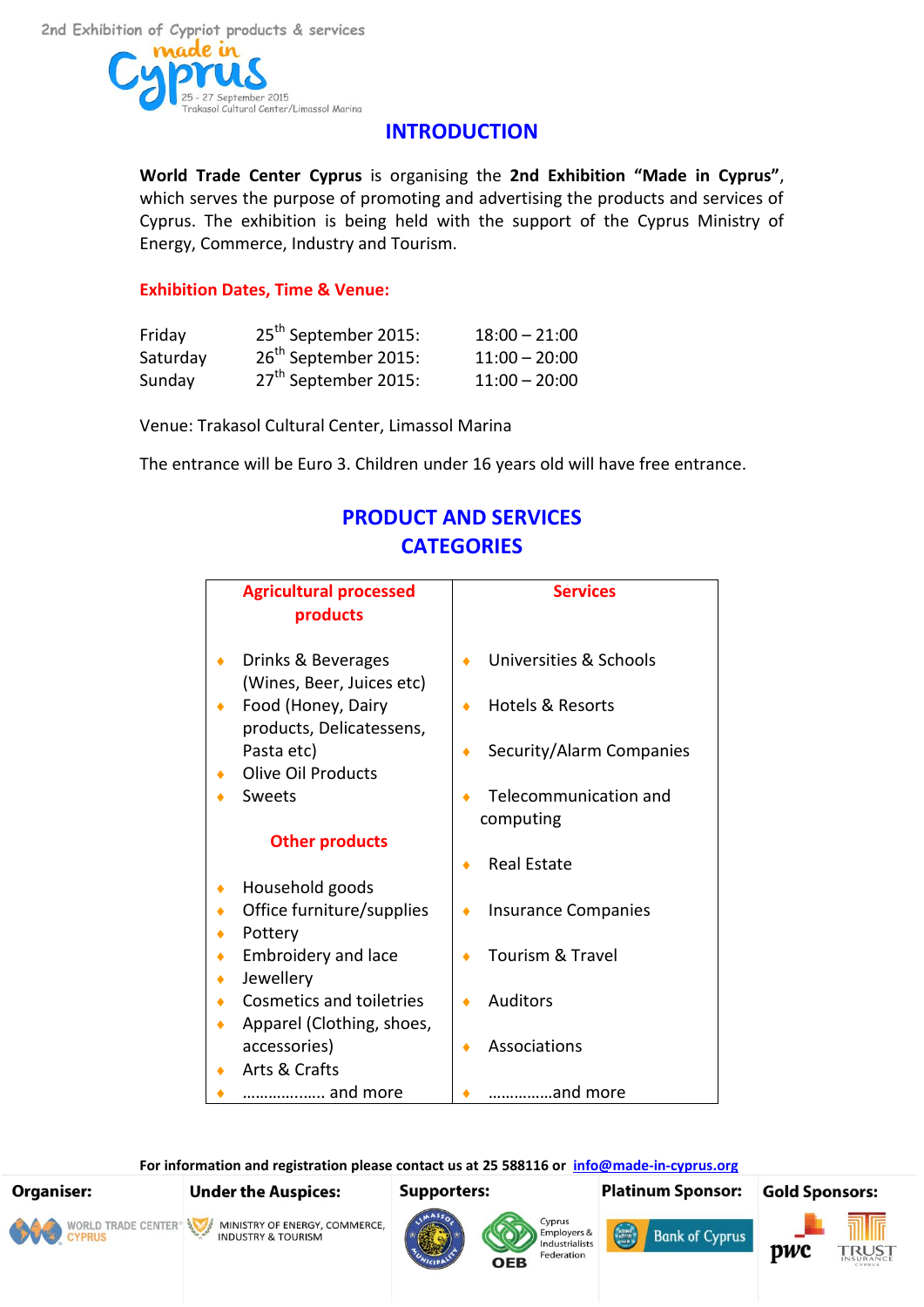

# **ORGANISERS**

**World Trade Center (Cyprus) Ltd** is a member of World Trade Centers Holdings (Cyprus) Ltd (www.wtchcy.org), under the umbrella of Nest Investments (Holdings) Ltd [\(www.nestco.org\)](http://www.nestco.org/) recipient of the CIPA Investment award 2013. With offices in Limassol, the World Trade Center Cyprus as a member of the World Trade Centers Association, is fully integrated into a network of over 360 World Trade Centers with 850,000 affiliated companies in 95 countries on six continents.

Services offered by the World Trade Center Cyprus are the below:

- Inbound and Outbound Trade Missions B2B Meetings
- **•** Trade Education
- Organisation of Exhibitions & Conferences
- "Signature" Training & Business Solutions Educational programmes
- Business Centre with serviced offices

**For information and registration please contact us at 25 588116 or [info@made-in-cyprus.org](mailto:info@made-in-cyprus.org)**

**Organiser:** 



**Under the Auspices:** 

**Supporters:** 

**Platinum Sponsor:** 









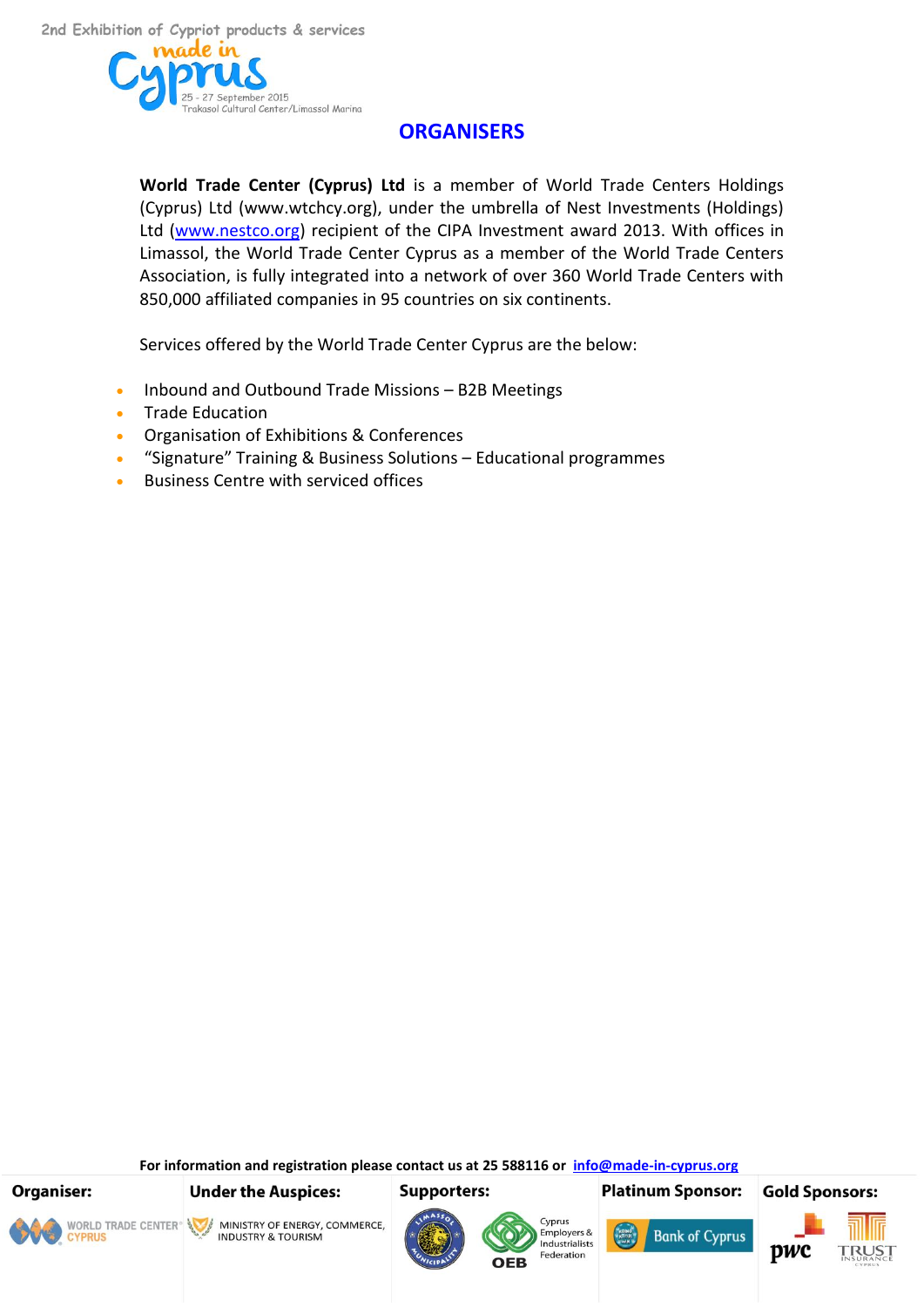

# **WHY PARTICIPATE AS AN EXHIBITOR**

- 1. The Exhibition will take place in Limassol Marina and it is the first of its kind being held in Limassol.
- 2. I will have the opportunity to promote and advertise my products and/or services to the public.
- 3. The advertising campaign will include:
	- $\checkmark$  Television and radio broadcast
	- $\checkmark$  Posters in the main roads
	- $\checkmark$  Magazines
	- $\checkmark$  Social media campaign
	- $\checkmark$  Below the line advertisement
- 4. Emphasize exclusivity on Cypriot products and services
- 5. I will generate publicity
- 6. I will launch new products and services
- 7. My company's details will be advertised, on the Made In Cyprus website [www.made-in-cyprus.org](http://www.made-in-cyprus.org/) and on the WTC Association portal with membership in over 95 countries worldwide. [https://www.wtca.org/locations/world-trade](https://www.wtca.org/locations/world-trade-center-cyprus/news?locale=en)[center-cyprus/news?locale=en](https://www.wtca.org/locations/world-trade-center-cyprus/news?locale=en)
- 8. The Ministry of Commerce will cover 50% of the total cost (rental of booth, building of booth and booth equipment) to the food and beverage producers who have applied for the DeMinimis Scheme for exhibitions which will take place in 2015.
- 9. I will have the privilege to participate in the Made In Cyprus Roadshow abroad.
- 10. Visitors from abroad will attend the exhibition.

**For information and registration please contact us at 25 588116 or [info@made-in-cyprus.org](mailto:info@made-in-cyprus.org)**

**Organiser:** 



**Under the Auspices:** 

**INDUSTRY & TOURISM** 

MINISTRY OF ENERGY, COMMERCE,

**Supporters:** 





**Platinum Sponsor:** 

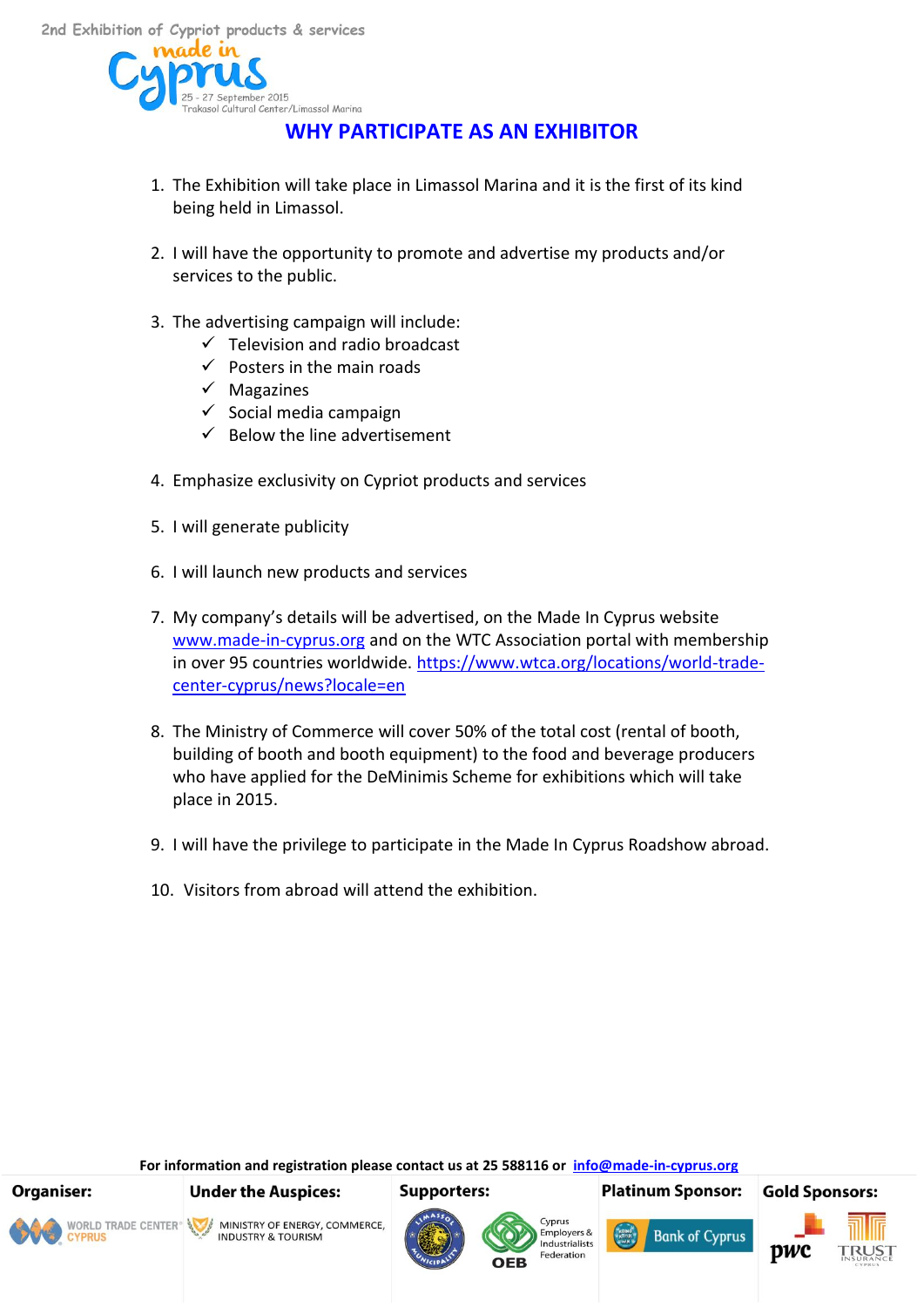

# **COST INFORMATION**

## **Main Structure**

- Perimeter walls with aluminium frames and melamine height 2.5 meters
- ◆ Open grid roof structure
- **Fascia sign with the name of the exhibitor**
- ◆ 1 information counter 50x100x100
- 1 Stool
- $\bullet$  2 Shelves 30x100
- 1 waste basket
- ◆ 1 electric socket with one master switch
- ◆ 1 spot light per 3 square meters

## **Basic structure cost**

 $£100 + VAT$  per sq.m.

## **Additional Support from the Organizer to Exhibitors:**

- Cleaning of common areas
- ◆ Badges of entrance for exhibitors and their employees
- Free invitations will be given to exhibitors to distribute to their clientele

Additional services requested by the exhibitors such as extra socket, additional lighting and special construction will be charged extra.

#### **Notes:**

- 1. If any Exhibitor requires rental of more square meters, this can be arranged.
- 2. Minimum area rental 4 sq.m.

**For information and registration please contact us at 25 588116 or [info@made-in-cyprus.org](mailto:info@made-in-cyprus.org)**

**Supporters:** 



**WORLD TRADE CENTER<sup>®</sup>** 

MINISTRY OF ENERGY, COMMERCE, **INDUSTRY & TOURISM** 

**Under the Auspices:** 







**Bank of Cyprus** 

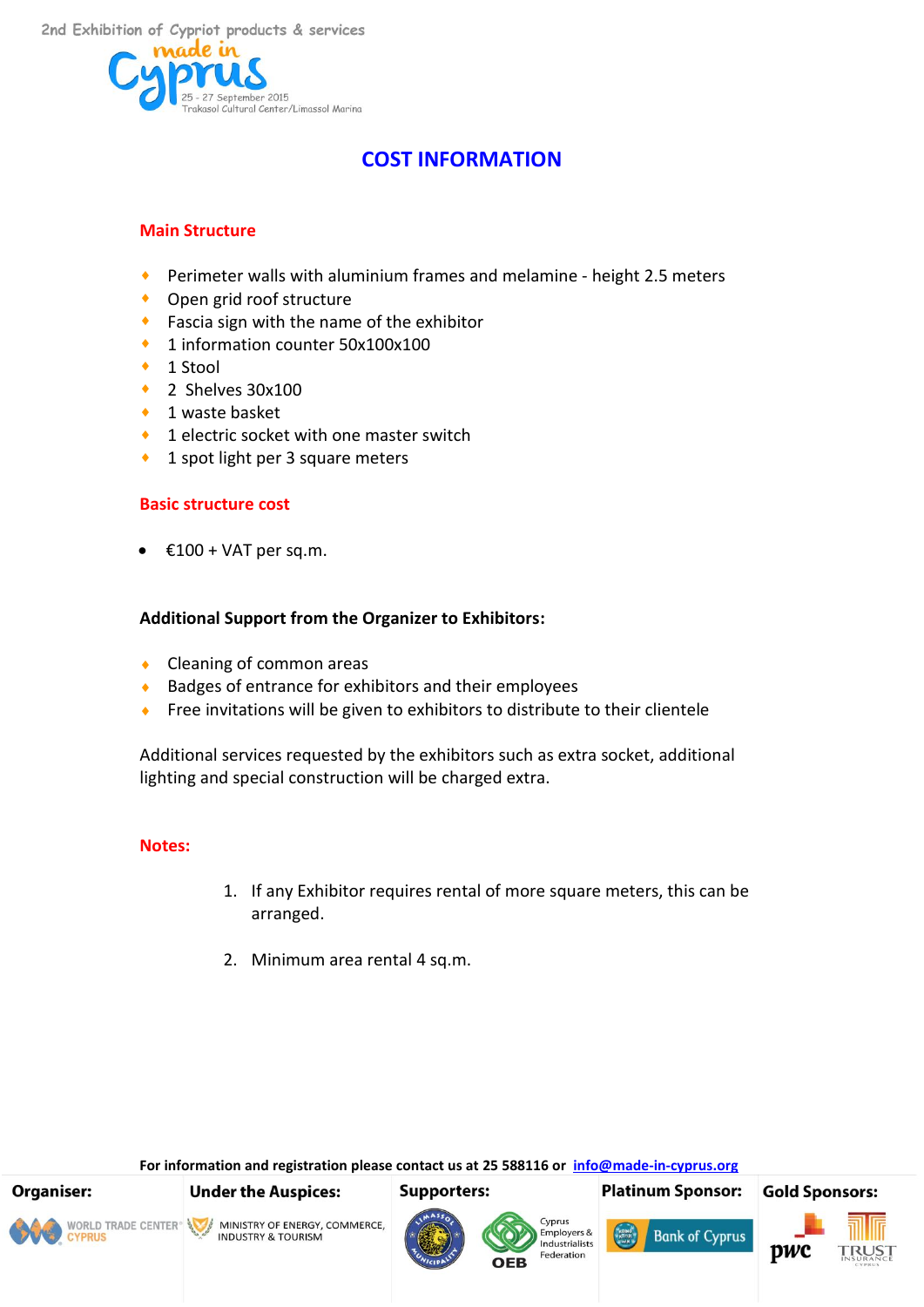

#### **REGISTRATION FORM**

#### **1.Applicant's Details**

#### **2.Area requested**

| Stand Number:           | Square Meters.: |
|-------------------------|-----------------|
| Costs:                  |                 |
| €100 x m <sup>2</sup> = |                 |

**Total cost: Euro** …………….… **+ 19%VAT**

#### **3.Account Settlement**

**With the submission of the Registration Form, a 50% down payment of the overall cost must be made and the remaining balance should be settled by September 1st , 2015, upon issuance of invoices. All charges are subject to VAT.** 

Payment □ Cheque □ Bank Transfer

#### **4.Statement: I the undersigned, agree to abide with the Terms and Conditions as written below.**

Name of Signatory:………………………………………………………………………………………………………..

Signature and Stamp:…………………………………………………… Date:………………………….

**For information and registration please contact us at 25 588116 or [info@made-in-cyprus.org](mailto:info@made-in-cyprus.org) Supporters:** 



**Organiser:** 

MINISTRY OF ENERGY, COMMERCE, **INDUSTRY & TOURISM** 

**Under the Auspices:** 





OFR



**Platinum Sponsor:** 

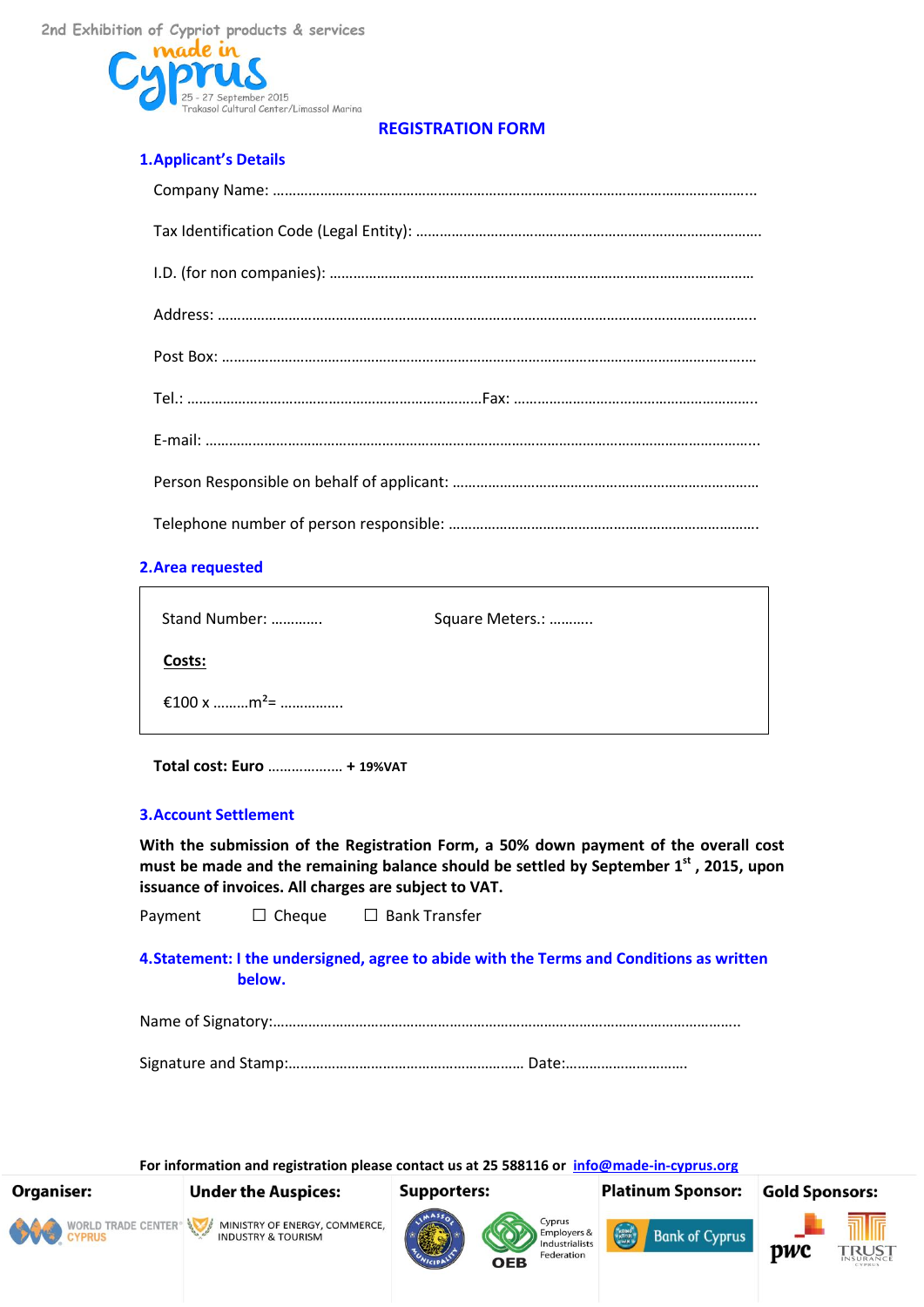eptember 2015 -<br>Frakasol Cultural Center/Limassol Marina

#### **TERMS & CONDITIONS**

- 1. The below Terms & Conditions are prepared by **World Trade Center Cyprus** hereinafter referred to as **"The Organizing Company ".**
- 2. The Organizing Company reserves the right to deny any involvement or exhibit without obligation to justify its position, in case an applicant does not fulfill the conditions set below or does not support the mission of the exhibition.
- 3. In each stand there will be only one exhibitor whose name will be displayed and mentioned in the contract. Sublease, "hospitality" or any third party service is prohibited.
- 4. Stands will be assigned to exhibitors in coordination with the Organizing Company and will depend on the product or service the exhibitor offers and the timing of signing up. First come first served!
- 5. Upon signing the contract, the exhibitor cannot cancel their participation without cause and consequences. If for any reason an exhibitor has to cancel his participation, he/she
	- Should advise the Organizing Company at least 20 days prior to the opening day of the exhibition. Any deposit paid until that day is non-refundable and constitutes compensation to the organizing company for expenses and time thus far.
	- In case of no notification to the Organizing Company at least 20 days prior to the opening day of the exhibition, the exhibitor must pay the full amount. Under these circumstances the Organizing Company considers the space free and can utilize it at its own discretion.
- 6. The payment of the balance should be done by September  $1<sup>st</sup>$ , 2015. If the exhibitor does not meet the deadline and the full amount is not paid, then the exhibitor is unilaterally bridging the contract and will be expelled from the exhibition. The amount already paid shall be kept by the organizing company as compensation, as stated in paragraph 4.
- 7. If the Organizing Company deems it necessary to amend the exhibition space or layout for any reason, he can move any exhibitor in a different place, in agreement with the exhibitor.
- 8. Exhibitors are required to use the official contractor manufacturer hired by the Organizing Company for the preparation of their stand. If there is an overwhelming reason for which the Exhibitor needs to utilize a different contractor, he must seek approval from the Organizing Company.
- 9. Decorating plans for the stands must be submitted for approval to the Organizing Company in order to conform with the overall look and structure of the site and not to disturb other exhibitors. All construction and/or decorative works should be completed at least two hours prior to the official opening of the exhibition, as defined by the Organizing Company.
- 10. The Organizing Company will deliver to the Exhibitors the stands on the opening day of the Exhibition at 7:30 AM and the Exhibitors are expected to be completely prepared by 2:30 PM

#### **For information and registration please contact us at 25 588116 or [info@made-in-cyprus.org](mailto:info@made-in-cyprus.org)**

**Supporters:** 

**Organiser:** 



**Under the Auspices:** 







**Platinum Sponsor:**